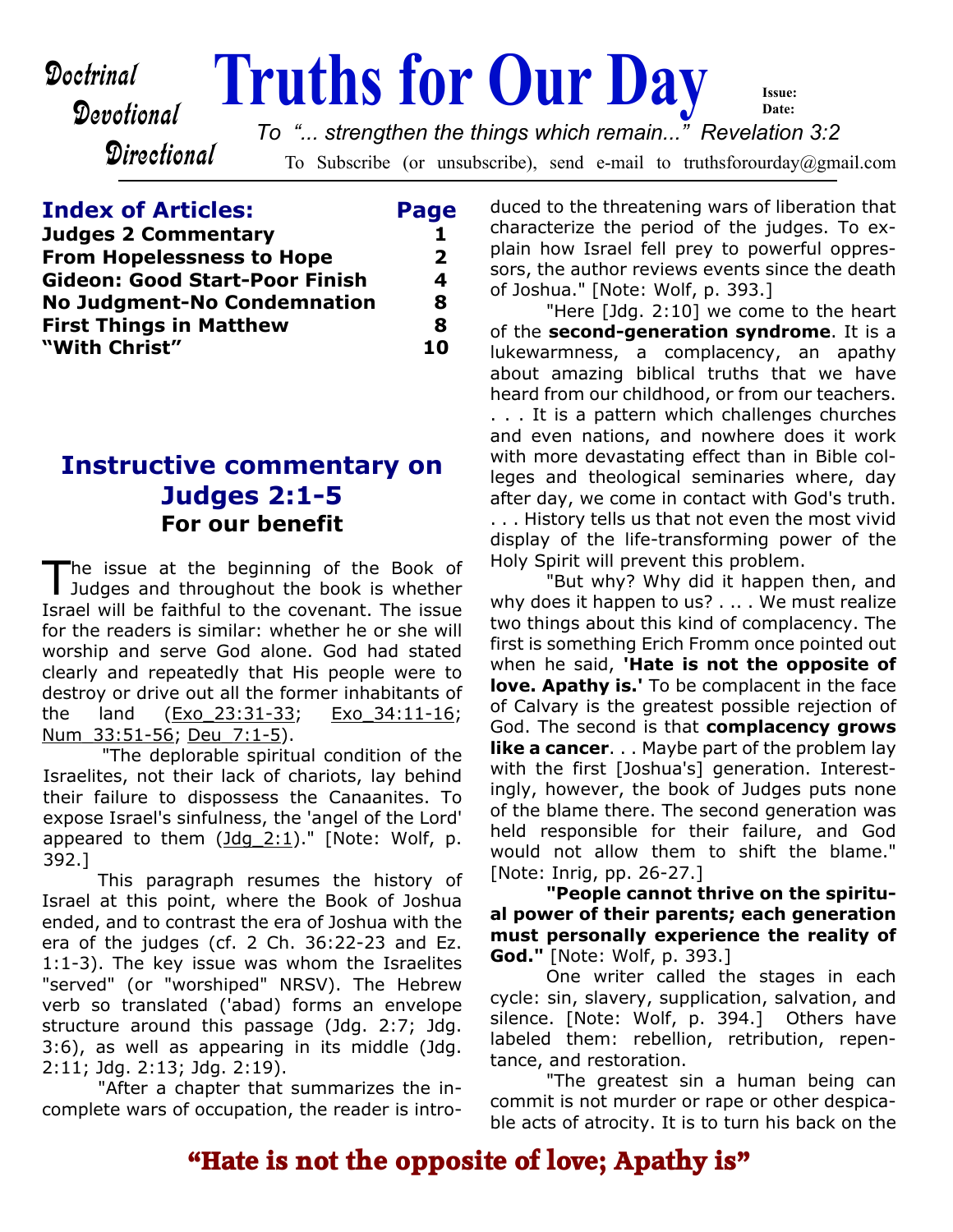# "Truths for our Day"

is a monthly publication that is freely available on the Internet and is intended to be a help to believers who appreciate the timeless truths of God's Word and who recognize the unchanging principles of God's will for His people. It is primarily intended to strengthen those who enjoy fellowship in local assemblies of believers who are gathered to the Name of the Lord Jesus Christ alone.

Editor and Publisher: loel Portman 1200 Forest Glen Ct. SE. Cedar Rapids, IA, 52403 Write to: mail@truthsforourday.com

All issues of "Truths for our Day" are available by clicking on the link below. This will take you to the index: **Truths For Our Day** 

### Please read this notice:

We permit and encourage you to reprint any issue of "Truths for our Day" that you desire, either for yourself, or to share with other believers. However, if you wish to<br>copy an individual article, we will forward your request to the copyright owner of the article to request his permission. For this reason, the format of the publication is locked to prevent unauthorized publication of articles that the author would prefer to reserve. Please do not copy them in any other way. We want to respect the ownership of all those who have written articles.

 We also hope you will let others know about "Truths for our Day" and encourage them to subscribe as well. They can do so by simply sending an e-mail to this email address:

mail@truthsforourday.com

living God to serve man-made gods." [Note: Inrig, p. 37.]

"Sin produces servitude. That is the fact of Judges." [Note: Inrig, p. 40.]

"Few books portray so complete a picture of human depravity as does Judges." [Note: Wolf, p. 379.]

(from a commentary on Judges by Thomas Constable)

## **From Hopelessness to Hope** *James Beattie*

In the four chapters of the beautiful book<br>
of Ruth, the sparking gem of the Old **T** n the four chapters of the beautiful book Testament, we have a series of progressive unfoldings in both the events and the lives of the individuals recorded.

 The picturesque cameos of each chapter are rare portraits and capture the eye and heart. Each person and the variety of unfolding events are heartwarming and full of lessons.

 The dark days of chapter one, for example, are marked by the death of three men: a father and two sons. These are the only men in the chapter and they have been buried and all resources to sustain the widows are gone. So the three women start the journey to Bethlehem because the famine is over and Naomi "…had heard in the country of Moab how that the LORD had visited his people in giving them bread" (ch. 1:6).

 But Naomi, returning without resources, sees no hope for her daughters-inlaw. So she encourages them to return to Moab. As Orpah turns back to her people and to her gods, it is sad to hear Naomi encourage Ruth to take the same path. Her bitterness has caused her to lose sight of the true God and she seems to have little regret that Orpah is returning to Moab or that Ruth might do the same.

 Naomi says she went out full and the Lord had brought her back empty. She is bitter and, on encountering the people of

Thank you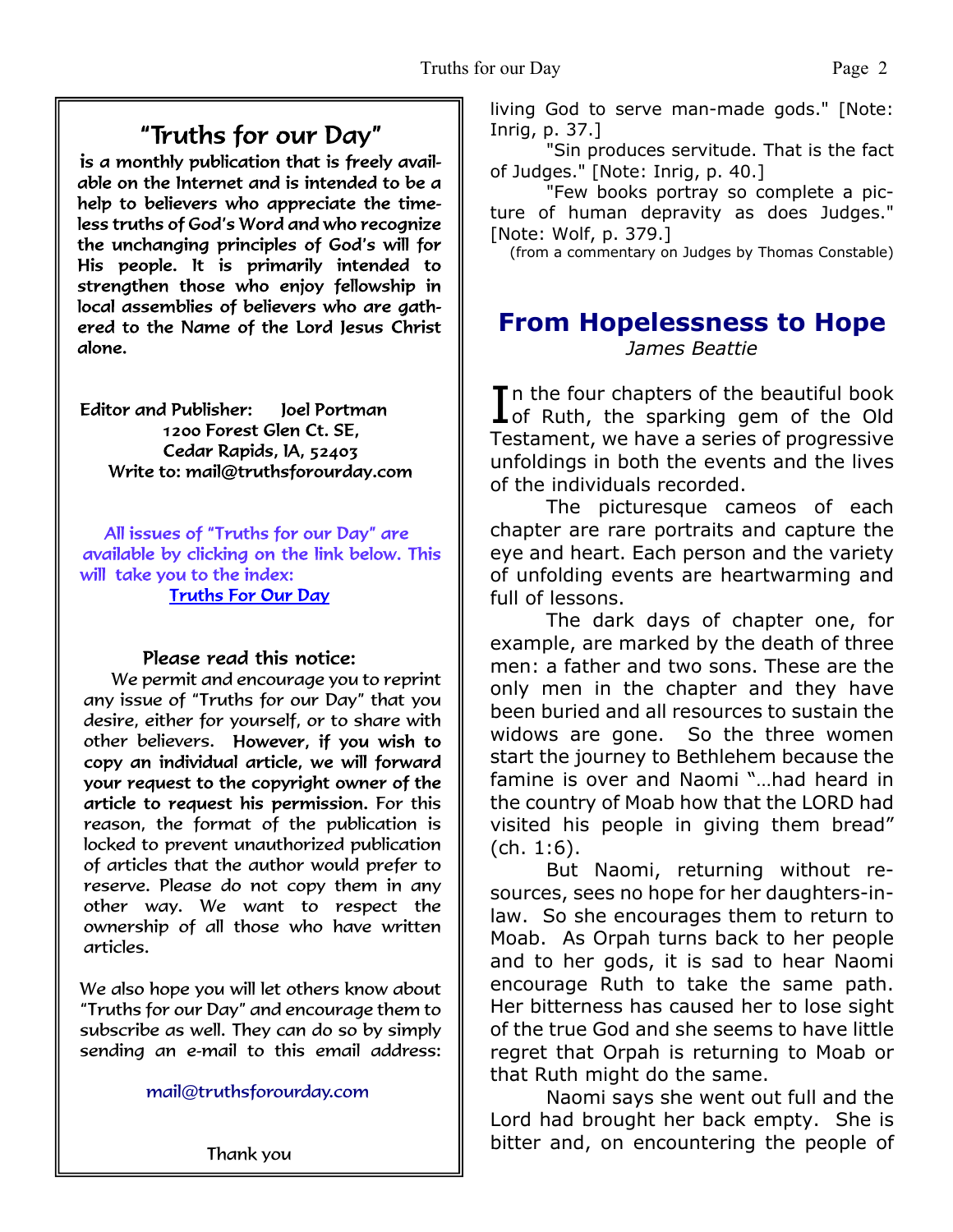the city, asks them to call her "bitter" (Marah). The Hebrew verb stem for the word "bitter" is a "Hiphil" and thus it could be translated: "The Almighty has caused me to be bitter" (verse 21). She blames the Lord for her bitterness. Somehow she has missed the fact that Elimelech took the family away from the inheritance of the Lord. The outcome of departure is always the same: "..the way of transgressors is hard" (Proverbs 13:15).

 It is notable that there are no living men in chapter 1. Three men have died and there is no mention of any others in the chapter. Even in the entrance of Naomi and Ruth to Bethlehem there is an interesting observation made by Keil and Delitzsch in their Old Testament commentary. They state:

"When they arrived, the whole town was in commotion on their account…They said, 'Is this Naomi?' The subject [of the verbal expression: 'they said'] is the inhabitants of the town, but chiefly the female portion of the inhabitants, who were the most excited at Naomi's return. This is the simplest way of explaining the use of the feminine in the verbs."

 As the commentary notes, both verbal expressions: "They said…" and Naomi's response: "Call me not…" are feminine plural. Thus, without overstating the observation, it would underscore that there is no evidence of any living man concerned about the well-being of the women in chapter. 1. Thus this chapter ends with no man and no hope.

 In chapter 2, however, it is clear that behind the scenes there was a man who was very interested in the welfare of the women. Speaking to Ruth, Boaz explains that he had received a full account of all that had taken place since the death of her husband. He states: "It hath fully been showed me, all that thou hast done unto thy mother-in-law since the death of thine husband: and how thou hast left thy father and thy mother, and the land of thy nativity, and art come unto a people which thou knewest not heretofore" (verse 11).

 When Ruth returns to Naomi and discloses where she had gleaned, a glimmer of hope arises in the heart of Naomi. She states: "Blessed be he of the LORD, who hath not left off his kindness to the living and to the dead" (ch. 2:20). And she explains to Ruth that he is a near relative and advises her not to go elsewhere, but to stay in his field.

 At this point, Boaz is not Naomi's only hope. She tells Ruth: "The man is near of kin unto us, one of our next kinsmen" (verse 20). Boaz is one of a number of possible solutions to their problem. But hope has arisen in the heart of Naomi through the manifestation of the grace and bountiful provision of Boaz.

 In chapter 3, hope has grown to the point that now Naomi takes the lead and tells Ruth how their difficulties can be resolved. Through the Ruth's initiative in chapter 2 and the kindliness of Boaz, hope is revived and Naomi sees a path forward and a future. Yet in this chapter. a problem arises. As Boaz explains to Ruth: "And now it is true that I am thy near kinsman: howbeit there is a kinsman nearer than I" (verse 12). So he instructs Ruth to lie down until the morning and he will take of everything.

 Here again we now see the confidence and trust of Naomi in Boaz and in his resolving of their difficulties. She encourages Ruth to "Sit still, my daughter, until thou know how the matter will fall: for the man will not be in rest, until he have finished the thing this day" (verse 18). Hope has reached a new height. But we leave chapter 3 with two men in the picture.

 In chapter 4 the nearer relative refuses to live up to the responsibility that was legislated in Deuteronomy 25:5. This leaves Boaz as the only one in the picture. Accordingly, this last chapter leaves only one man to meet the need.

 Reviewing the four chapters, we see that the book of Ruth begins with no man and ends with one man. The four chapters underscore one of the most important lessons of the Christian life. It is only when the Lord is the only One in our lives, the Ultimate Priority, that we can have a life worth living. When we return to that condition and commitment we will have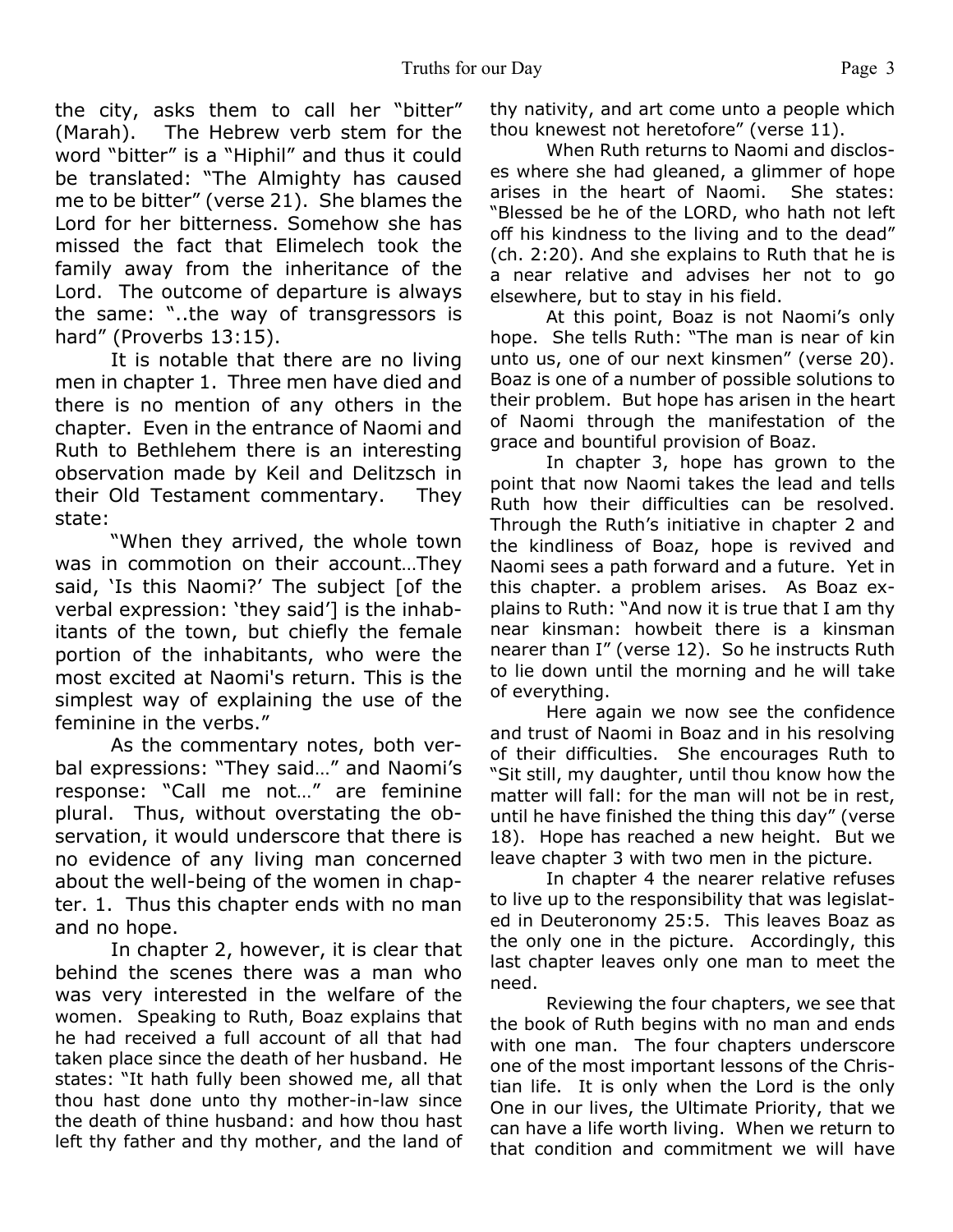real and worthwhile living and, in one sense, even as believers, have a truly new birth.

 Chapter 1 is death, despair, bitterness, and hopelessness. Boaz had been in the lives of Elimelech's family before they left Bethlehem in chapter 1. The statement of Naomi to Ruth in chapter 2 makes that clear. She tells Ruth that Boaz "…hath not left off his kindness to the living and to the dead" (verse 20). The expression "left off" means he had not stopped doing what he had done in the past. Furthermore, it was not just in the present because, just as he was doing to "the living" (Naomi and Ruth), he had done to "the dead."

 But apparently Elimelech and Naomi were not satisfied with the provision of Boaz so they left for Moab and the dark days begin.

 Now in chapter 4, when Boaz is the only one they are looking to, there is life, joy, hope, and the promise of a future–not only for Naomi and Ruth, and for the nation of Israel in King David–but for the world kingdom of our blessed Lord for whom we presently wait with expectation.

 Here is the lesson: The moment we lose sight of the Lord we are in trouble. Life without the Lord Jesus as the center and circumference of our lives is not worth living. As the apostle Paul said: "For to me, to live is Christ" (Philippians 1:21 ). Take the Lord out of my life and I have nothing to live for.

 Since Boaz had been taking care of them, they had no reason to leave. But something else had caused them to be discontented and disappointed and had driven them away. Departure had taken place even before the writer of the book of Ruth had begun this narrative. A further study of the book of Ruth would make that clear.

 Thus the question is: Are we in chapter 1 of the book of Ruth or in chapter 4?

 What about the two chapters between? In chapter 2, Naomi tells Ruth that Boaz is one of a number of relatives. In chapter 3, Boaz tells Ruth, he is one of two. It is not until we come to chapter 4 where is the only one, life really begins.

 The same is true with us. The Lord Jesus stated: "No man can serve two masters: for either he will hate the one, and love the other; or else he will hold to the one, and despise the other. Ye cannot serve God and mammon" (Matthew 6:24). James also reminds us that "A double minded man is unstable in all his ways" (James 1:8).

 It is not enough that the Lord Jesus has a place in our lives. It is not enough even that He is our first priority. There must be no other priority; no rival to our heart's affection.

 Of course, we have to live in this world and take care of our responsibilities. But all of them should be done in relation to the Lord's will and plan for us. This present world has a multitude of distractions that can exhaust us leaving us no energy for God and His interests. Only when we stand before the Lord Jesus in a future day will we more fully understand the true value of everything in this life. And at that time only one thing will matter. If we see His smile and hear His words: "Well done, thou good and faithful servant" (Matthew 25:21), nothing else will matter then.

Why then should it matter now?

Living to God inwardly is the only possible means of living to Him outwardly.

## **Gideon: Good Start — Poor Finish** *Joel Portman*

In the sequence of judges that are recorded<br>in that book, Gideon is one who is prominent. In the sequence of judges that are recorded Preceding him are Othniel, Ehu, Shamgar, and Deborah, and succeeding him are (Abimelech), Tola, Jair, Jephthah, Ibzan, Elon, Abdon and Samson. Of these, only eight have any detail recorded of their activities to deliver fIsrael from her enemies. God's record of his exercise and activities forms the central block of narrative in the book, so that Gideon can be seen as a transitional judge, in the respect that prior to him there was a certain evenness of character seen in the judges, but the judges following his latter years display a continual deterioration. In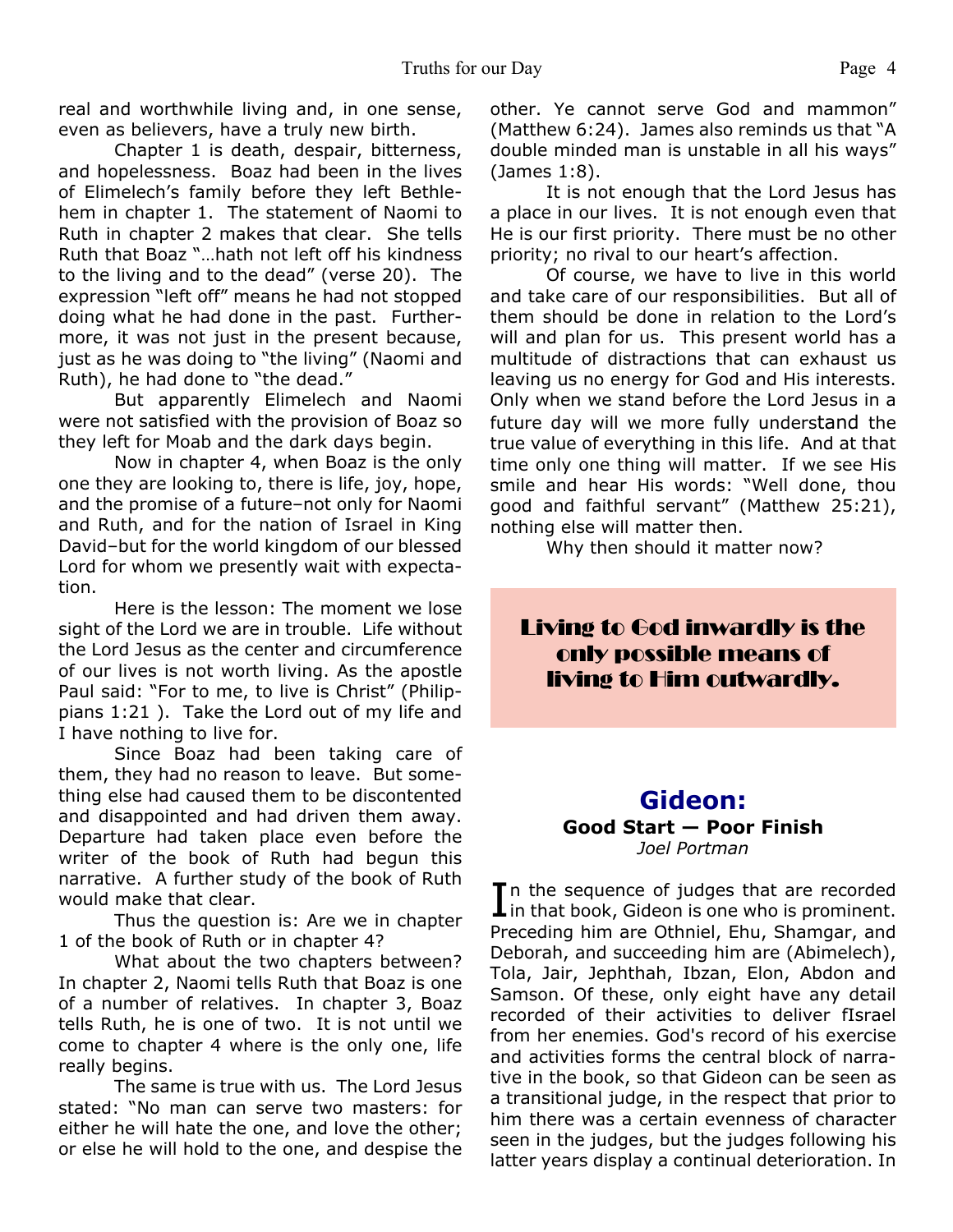the case of Deborah and her call to Barak in ch. 4, her heroic character that ended in a song of triumph gives way to a very unheroic man in Gideon, who does all he can at the first to avoid God's call and then at the end, serves to lead Israel away from God. The deteriorating condition of Gideon's life is replicated in the lives of the judges that followed him.

 This only illustrates the general tenor of many of God's people. Sometimes it it is seen in the life of one individual who starts well with great zeal for God, but who ends his or her life having abandoned that exercise and yielding to the impulses of the flesh. It is *r*e-echoed in the history of the church period in Rev. 2-3, where the interior condition of the heart in Ephesus resulted in lukewarmness of heart in Laodicea with the Lord outside the entire company. This is a deteriorating tendency against which all who desire to be faithful to the Lord must resist, but it is often so very difficult and results in failure. Each one must determine for themselves what will be the terminating result of their life and the present direction of their desires.

#### **Gideon's Excellent Beginning**

What we read of Gideon at the beginning of the record is most commendable. In the midst of famine and oppression because of the enemy's domination, he is threshing wheat "in" the winepress. The fact that he was doing so suggests that the joy that would be linked with the wine flowing from the press was lacking among them, but if there could be no joy in such a time, he was getting food for himself and his family. Times such as these are often the experience of the godly, but despite the lack of flowing joy, one can seek to feed the soul on the fullness of Christ and His riches provided for us.

 His response to the angel's statement is also commendable. He expressed the deep distress of those who find a declaration of the Lord with us to be in contrast to the actual condition that one feels. Of course, the angel of the Lord didn't say that the Lord was with all of Israel, due to their departure from God, but the Lord was with an individual such as Gideon. Regardless of the condition of God's people in general, we need to remember that one can personally enjoy the reality of His presence to give power to be used for personal victories as well as to lead the saints over enemy forces. It should be our own exercise to know the experiential reality of the Lord in our lives without regard for the general condition of the assembly or other believers. It is always possible to do so!

 His desire to offer something to the angel (Jehovah Himself, I believe) was in the form of a food offering. Not sure if the angel (appearing as man) was truly a celestial being or not, he would ascertain it by offering the food as well as expressing his desire to honor Him. Simply eating it would leave doubt about the question, but the action of the Lord to convert it into a burnt offering revealed the true identity of the Man who appeared to him. What he offered in a mundane fashion was converted by the Lord when accepted into something far higher, given over to ascend to God in the miraculous flame from the rock. We can anticipate that a simple desire of a believer to honor the Lord and to give to Him will be lifted into something far higher and more valuable through His acceptance.

 His first test was to stand publicly for the Lord and against the Baals, the gods of his father and neighbors. He had built an altar unto the Lord (6:24), but now he was called upon to destroy the altar to a false god (6:25). It was one thing for him to build the altar to the Lord, for there were likely many others in the nation of Israel. It was another to destroy the altar of Baal, especially since his father was evidently the leader of their community in this form of false worship. A positive response to honor God also calls for an action against all that is false that stands contrary to His Name. There are those who honor the Lord in their hearts and lives, but who timidly refuse to stand against evil or to speak against what is false. God is calling for boldness to do both!

 Some have criticized Gideon because he did this by night instead of in the day. A moment's thought would make it clear that it would have been impossible for him to do it by day; he would have been opposed and prevented from doing it by all the townspeople. Even though performed at night, it wasn't hidden, because others had no difficulty identifying him as the one who had done it. The sad spiritual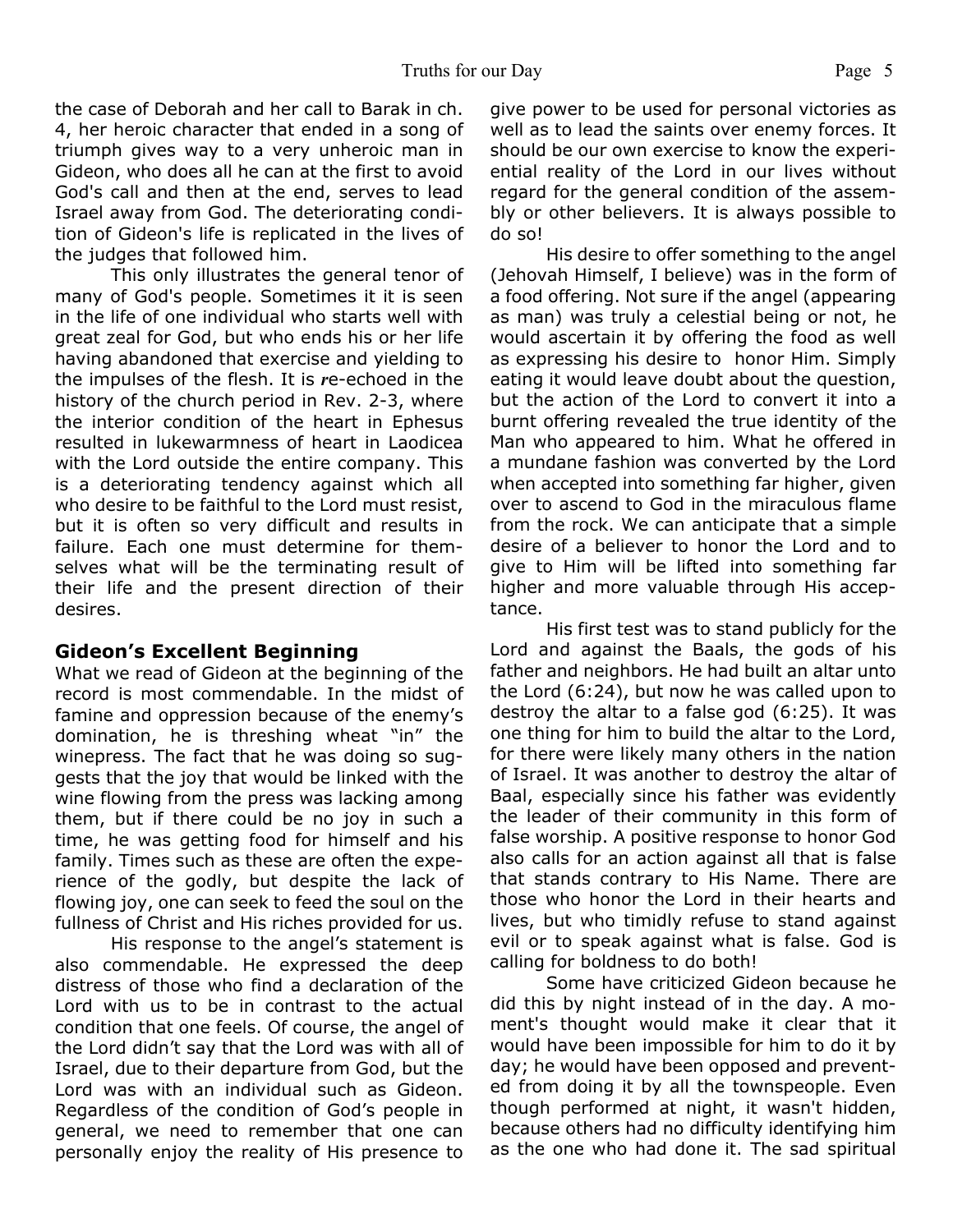state of his own people was revealed in that they called for him to be put to death, but evidently his stand influenced his father, so that he defended his actions and recognized the futility of supporting worship of a false god (6:31). Baal was the god who controlled the sun and was most powerful, they thought, in the day. Therefore Joash called for Baal to retaliate against Gideon in the daytime, if he could. We see in this that his actions for God influenced his father to reject his prior occupation with false worship, so that there was an early result to encourage him.

#### **Gideon's Hesitating Usability**

He was moved by the Spirit of the Lord to sound the trumpet to call Israel to join him to eradicate their foes, and those of Manasseh, Asher, Zebulun and Naphtali responded. But to make certain that his actions were directed by the Spirit, he asked God to give him the sign of the fleece, dry or wet, in the two ensuing nights. Without considering the typical significance of the dew on or off the fleece, let us not criticize Gideon too severely for doing this. Yes, it might represent his hesitant response, but remember that Moses was also reluctant to undertake the responsibility that the Lord gave him, and that the Lord convinced him by signs as well as command. Gideon was about to embark on a work that was hazardous and yet essential to deliver Israel from the enemy, and he needed to make certain that this was not simply his own zealous response but that it was the Lord's will. God never criticizes him for doing this, and we should hesitate to do so as well. It was effective to reinforce his conviction that the Lord was going to use him to save Israel, therefore he could move forward in the task.

 The second step was to recognize that this battle would be the Lord's doing, not only of the Lord's leading. God called him to release from any obligation any of the men who were fearful or afraid from their participation. This was the pattern that God had established for Israel in Deut. 20:8, so he obeyed without question. That diminished his army from 32,000 men to 10,000 men. If the Midianites and their confederates outnumbered them before, then the difference was far greater now!

But the Lord was not finished culling out the men from his army. What seemed difficult with 32,000 men was even more unlikely with 10,000. But to the Lord, this was yet too many. One thing we must learn is that God will not share His glory with another. He was acting on His word in 7:2, "lest Israel vaunt themselves against me, saying, 'Mine own hand hath saved me.'" As long as we want credit for a victory won or recognition for a work accomplished, the Lord is dishonored to that extent, since we are taking some of it for ourselves.

 Barak had won a victory with 10,000 men (4:6,10), so that number seemed within the range of possibility. But the Lord tested each one of these by the brook and how they drank water, so that there were only 300 that remained of the original number. Notice that neither the men themselves, nor Gideon, knew how the relatively innocuous act of drinking water would determine whether they were fit for the battle or not. Neither one could influence the choice, it was the Lord's. How difficult it is for us to learn, also, that we can be tested for usability for God's service by small things that seem insignificant in our lives. How many say with regard to their pleasures, habits, or other activities that they have no effect on their spiritual state. Experience as well as Scripture proves this to be utterly false. If we want to be used as God wants to use us, we must consider how every part of our lives fits together to compose the whole, and each part will determine how much God can use us in our lives to serve Him.

 The Lord mercifully again reinforced Gideon's confidence by the nocturnal penetration that he and his servant made into the Midianite camp. What he overheard from the lips of one of the enemy soldiers gave him final assurance of ultimate victory, so that by a very unorthodox method of warfare, using the pitchers and torches, God delivered the entire camp into his hand. Actually, it appears that like they didn't need to fight personally; the soldiers of the enemy camp destroyed one another! No question that this was a victory gained by the Lord's work, though Gideon and his men were instruments in the battle. Our victories are gained by the Lord's work through us, and the honor goes to His Name. The willingness of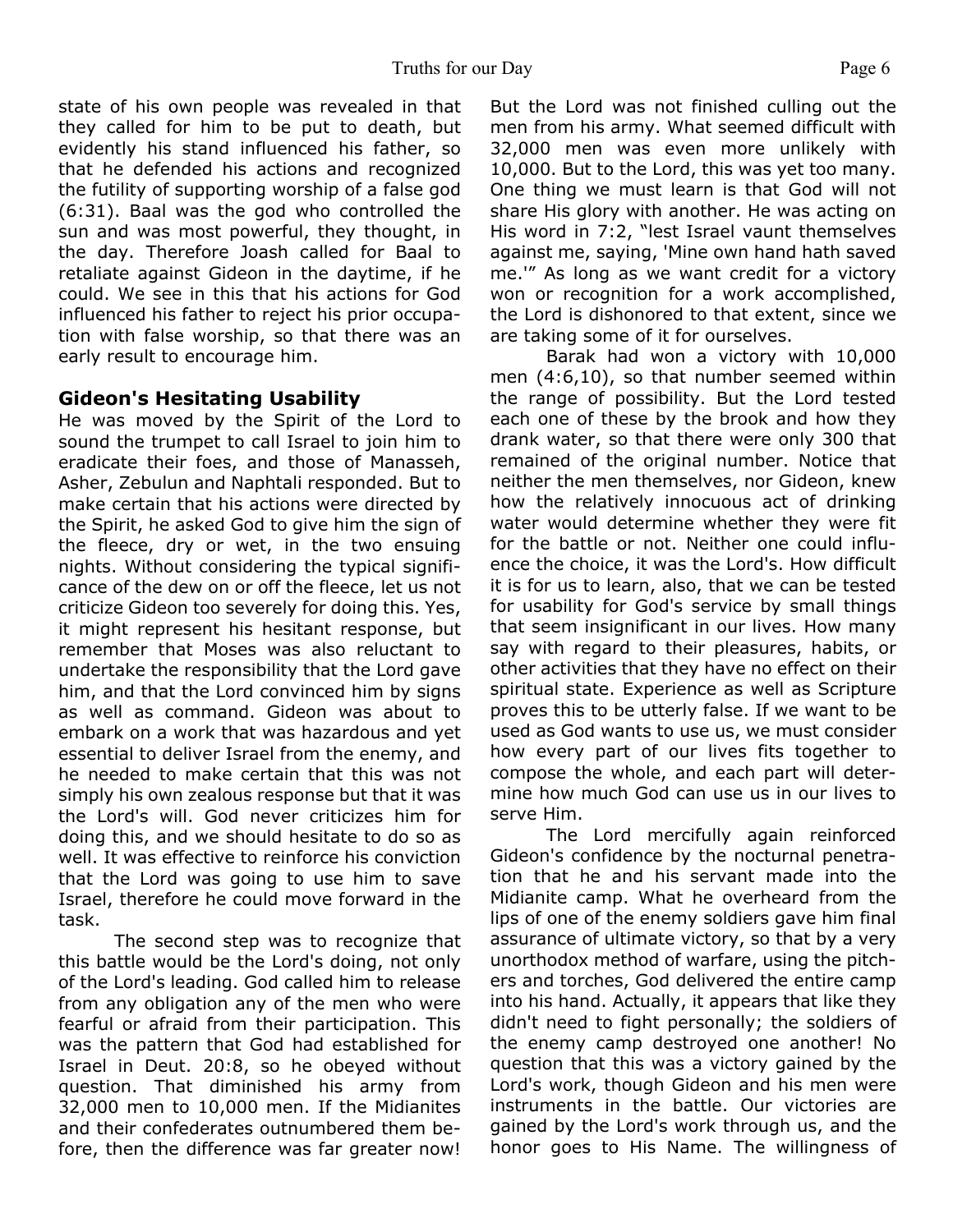Gideon's men to obey his strange command that likely seemed contrary to their normal expectations was essential to bring about the conquest that liberated Israel from enemy domination.

#### **Gideon's Fleshly Failure**

The Midianites represent one form of enemy attack that must be combated, but the enemy that often overcomes God's people isn't the external foe; it is the internal force that gains control. Gideon's latter failure in this way was different from Samson's, but both yielded to and were overcome by the flesh.

 Do we realize that often following personal victories, possibly those in public, we are susceptible to failures from within? It was after Elijah's triumphant act to honor the Lord on Mt. Carmel that he fled through the threats of a Jezebel. Samson's greatest enemy wasn't the Philistine force; it was the evil tendencies that lurked within him. These were the ones that overcame him. We might gain a mighty victory in public, but the flesh works in private, and we fail.

 Passing over his treatment of those who refused to help (likely retribution richly deserved, though expressed toward brethren and not enemies), we come to the latter years of his life. These were, sadly, years marked by definite decline. It was right in the sight of the Lord to refuse to rule over them and to decline the potential of continuing a dynasty in his sons. Sadly that was quickly followed by his request for the gold earrings of the prey, gold that had been used to decorate the flesh of the ungodly. The request for the gold was not an issue, but what he did with the gold was. He used it to make an ephod that he put in his city. An ephod likely formed part of the garments of the priesthood, particularly the high priest, that seems most connected with the Urim and Thummin, those stones that were used to discern the mind of the Lord (though some think is it was an image in this case). Perhaps he had no evil purpose in doing so, but he failed to consider the influence that it would have on the less spiritual people, for they made it an object of adoration. It is as if he replaced the shrine to Baal that he had destroyed, with an image or likeness of something pertaining to the priest office that became a stumbling block to Israel. The correct place for the ephod was only in the tabernacle (1 Sam. 21:9), not in Gideon's city. Even a good man can be used of Satan to introduce an element into the lives of believers that can be contrary to God's will for them and lead to further decline.

 Then we see that he had many wives (Jud. 8:30), and he went further to have a concubine in Shechem (possibly a Canaanite), who gave him the  $71<sup>st</sup>$  son, who caused so much destruction in that area of Israel afterward, killing his own brothers with the sword. After the victories, Gideon seems to have done as many others have, in that he settled down to "take it easy" and enjoy life. We read that the land had rest for the forty years of his life, but we do not read that he judged Israel. His influence for good was limited and he failed to preserve godly principles among the people.

 We wish that the divine record would have ended with his victory to deliver Israel from their oppressive servitude. It would have been far better had he "gone home to glory" while his record was unblemished than to end it in such disgrace and bring a sad blot on his history. But do we take account that we may begin very well in early life, acting in dependence on God to do His will and accomplish great things, only to relax toward the end and result in a sad condition of life before the page has been ended? May God help us to preserve our exercise and faithfulness to Him until the end of life, so that we might be able to say like Paul in 2 Tim. 4:7, "I have fought a good fight, I have finished my course, I have kept the faith."

# **No Judgment . . . No Condemnation**

*Walter Scott, "Fifty Years of Written Ministry"*

No judgment and no condemnation for be-<br>lievers is expressly and distinctly affirmed No judgment and no condemnation for bein the New Testament. If this can be satisfactorily shown it may lift a cloud from many a weary heart. No judgment is the emphatic declaration of the Lord in John 5:24, "Verily, verily, I say unto you, he that heareth my word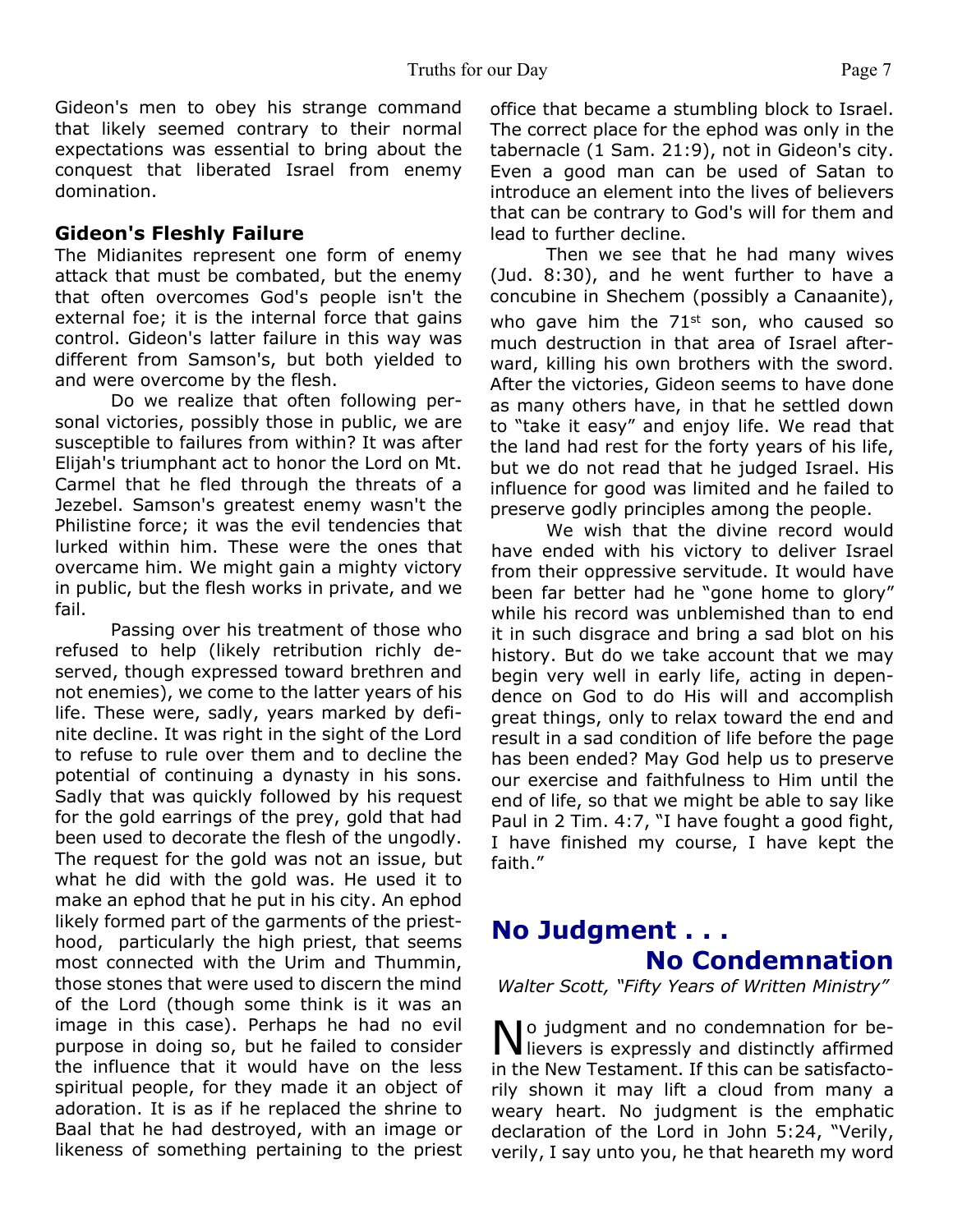and believeth him that sent me hath eternal life, and cometh not into judgment but hath passed out of death into life: (R. V.). Who with such authority pronounces on the absolute security of believers, and divinely guarantees immunity from judgment to come? It is Christ, the Son of God and quickener of the dead, yea, Christ, the Son of Man and judge of living and dead. His right, therefore, to announce beforehand the ultimate destiny of "His own" is unquestionable. Instead of standing in the dock as criminals, we shall sit on the bench as judges; "Know ye not that the saints shall judge the world? Know he know that we shall judge angels?" (1 Cor. 6:2, 3). At the return of our Lord, the righteous dead are "raised in glory" (1 Cor. 15:43). Weigh for a moment the absurdity and grotesque character of the situation; believers in a glorified condition crowned and robed, and morally and physically like Christ, standing their trial to have it determined whether or not they are fit for heaven and glory! Why, Scripture in its teaching reverses, exactly reverses the position. The Judge was once God's victim for sin on the Cross. He bore our judgment–divine judgment justly due to us. Our trial and judgment are long since past. The Cross settled the question of judgment for all who believe. If, too, raised in glory, how put on trial to ascertain our fitness for it? But on this, Scripture utters no uncertain sound. We are as completely beyond judgment as the Judge Himself. It is a bold word to say, that the weakest and feeblest believers on earth is as safe from divine judgment as Christ Himself; it can no m ore overtake them than it can reach Him; for Christ and us, it is past and forever gone. Such is the glorious teaching of 1 John 4:17, "As he is, i*.e.,* beyond judgment, "even are we in this world." We are as the Judge. We dare not, and must not quote 2 Cor. 5:10 in opposition to John 5:24. The former affirms the manifestation of all at the judgment seat; the latter expressly exempts believers from future judgment. Manifestation and judgment are different words and convey different ideas. Paul wrote of the former; the Lord spake of the latter. We shall be manifested is Paul. We shall not be judged is the Lord. Before the judgment seat, we are manifested. On the judgment seat we judge. Carefully distinguish between manifestation and judgment.

But the testimony of the Holy Spirit is equally conclusive that for believers there is no condemnation. "There is therefore now no condemnation to them that are in Christ Jesus" (Rom. :1). If therefore believers shall not come into judgment, it is evident that there can be no condemnation. Oh, glorious position! Now no condemnation. For believers it does not exist. The testing of our works (1 Cor. 4:5) and consequent praise given or withheld, in no wise enfeebles the truth as to the absolute immunity of believers from judgment both as to their personas the sins. For us, judgment is a past thing. Glory, and not judgment, is our prospect.

Christians can never sin cheaply; they pay a heavy price for iniquity. Transgression destroys peace of mind, obscures fellowship with Jesus, hinders prayer, brings darkness over the soul; therefore be not the serf and bondman of sin.

C.H.Spurgeon

# **First Things in the Gospel of Matthew**

*Andrew Borland*

O ur Lord's commission to His apostles significantly contains the words—"Make disciples of all nations." For that very purpose He Himself appeared among men; and it is the privilege and duty of all who listen to their Master's voice today to cooperate with Him in the accomplishment of His object, and the furtherance of His cause. The call of the gospel is to discipleship; and the preaching of the Word throughout the world is to that end. A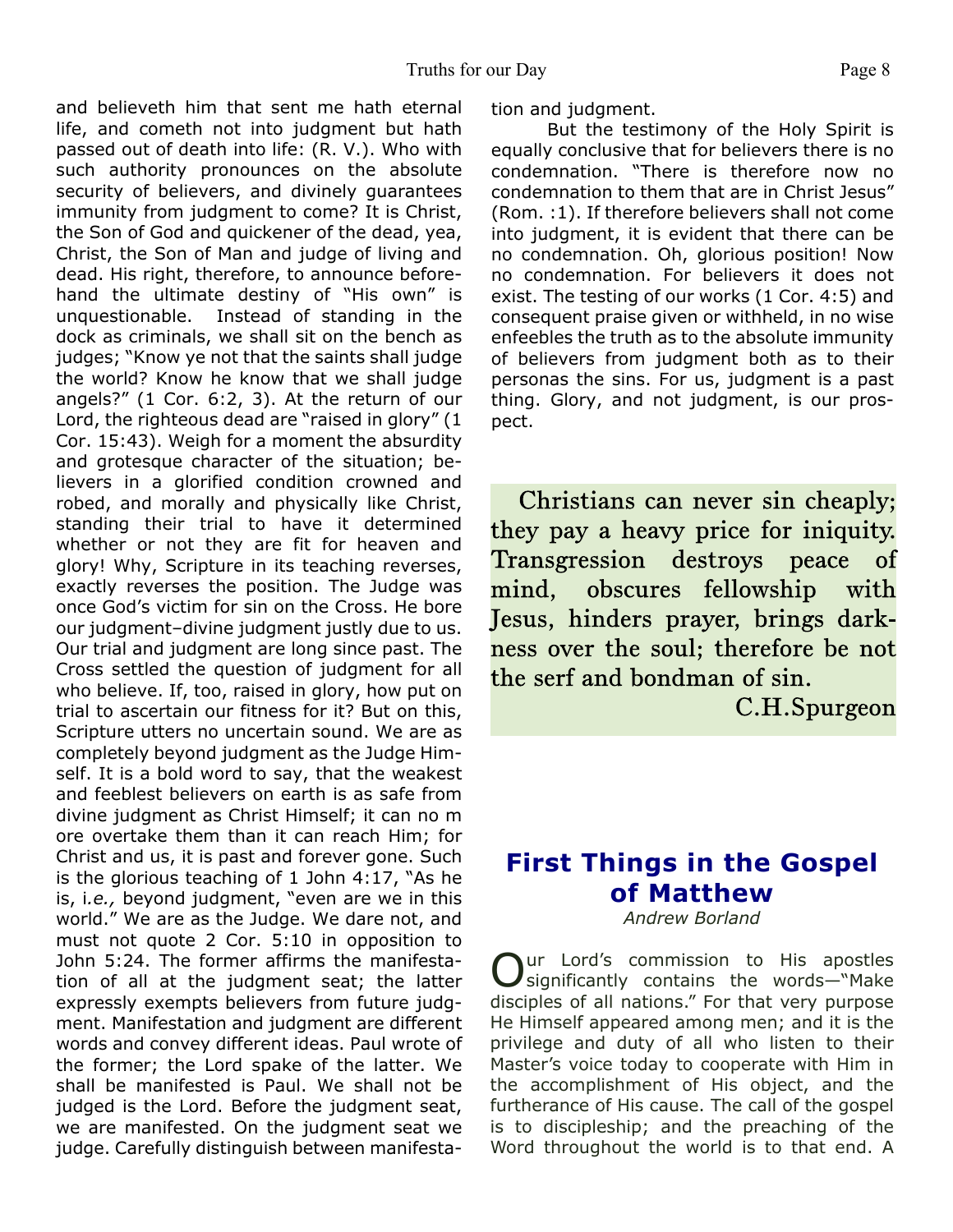message that aims no further than the proclamation of the forgiveness of sins is only half of the meaning of the work of Christ. Because the work of the Cross relates itself to the behavior of men there must be a constant adjustment of the declaration of a full salvation in Christ to the changing circumstances in which men live. The basic principles remain immutable—their application varies in details as centuries change. A study of the principles is a splendid qualification for the application of the truths.

 A disciple is one who learns. In New Testament language the word has a double meaning. In the Acts of the Apostles it is a term interchangeable (although not exactly synonymous) with "believer," "saint," "Christian."There we read that the disciples were first called Christians at Antioch (11:26), and soon after the former designation falls out of use altogether. It is entirely absent from the epistles. This double meaning may be paralleled by that of our word "scholar." A boy is a scholar of such and such a school the day he enters it; he may never perhaps become a scholar in the deeper sense.

 In the Gospels, however, the term has a more restricted connotation, and applies, not invariably, but very frequently, to those men who were willing to renounce worldly prospects and to follow the Lord. In Matthew's Gospel, illustrative texts are easily found, that a disciple is one who, first of all, learns to follow and thereafter follows to learn. A critical and revolutionary contact with Christ takes place, and then the process works itself out in a life of attachment to Him and His cause. The disciple is not so much devoted to a cause, as to a Person Who is the central Figure in the cause of God and righteousness. The passionate and volitional devotion to the Person must inevitably regulate the entire behavior of the disciple. Thus we read, in this Gospel of the Kingdom such expressions of discipleship: "If any man will come after me, let him deny himself, and take up his cross (i.e., learning to follow), and follow me,"(following to learn). Or again; "He that taketh not his cross (learns to follow) and followeth not after me (following to learn), is not worthy of me"(10:38). or yet again; "Come unto me all ye that labor and are

heavy laden, and I will give you rest"—learning to follow) 11:28. "Take my yoke upon you and learn of me (following to learn) for I am meek and lowly in heart; and ye shall find rest unto your souls." 11:29.

 Emphasis is, therefore, laid upon the primary essentials of discipleship, an emphasis which indicates the importance of things that are first. The recurrence of that adjective "first" suggests a study of matters which the Master announced to be of prime importance in the concerns of His Kingdom.

 First of all there is the consideration of causes which hinder men from undertaking discipleship in the greatest society in the world,—the society of Jesus Christ. "Suffer me first to go and bury my father" (8:21). Such a plea was one for indefinite postponement, for, in all probability, the father was not yet dead, and the prospective disciple was willing to wait till the performance of filial duties was over before his determination to follow Christ should become an actual fact. He said in words which meant almost the same, exactly what a Roman official later said, "Go thy way for this time, when I have a convenient season I will call for thee" (Acts 24:25).

 The context is illuminating. Out of the multitude come two men, one uncalculating and impulsive, the other, too calculating and hesitant. The first, in his rash espousal of the cause of Christ, thinking nothing of the excessive demands which attachment to Him requires, has his ardor abated by the cold douche- "the foxes have holes, and the birds of the air have nests; but the Son of Man hath not where to lay his head." The second, far-sighted enough to perceive the rigors of discipleship, and sensible enough to put a high assessment upon the rewards of the kingdom, endeavors to camouflage his moral cowardice, by seeking to enlist the sympathy of Christ as he retired to discharge a duty which general opinion regarded as of the utmost moment. Christ, senses with inerrant accuracy the subterfuge which was nothing short of a polite refusal to follow all the way and immediately, smashes through his excuse and reminds him (and us, too,) that the demands of discipleship are pressing and imperative, and no duty dare interfere with the expressions of loyalty to Him.